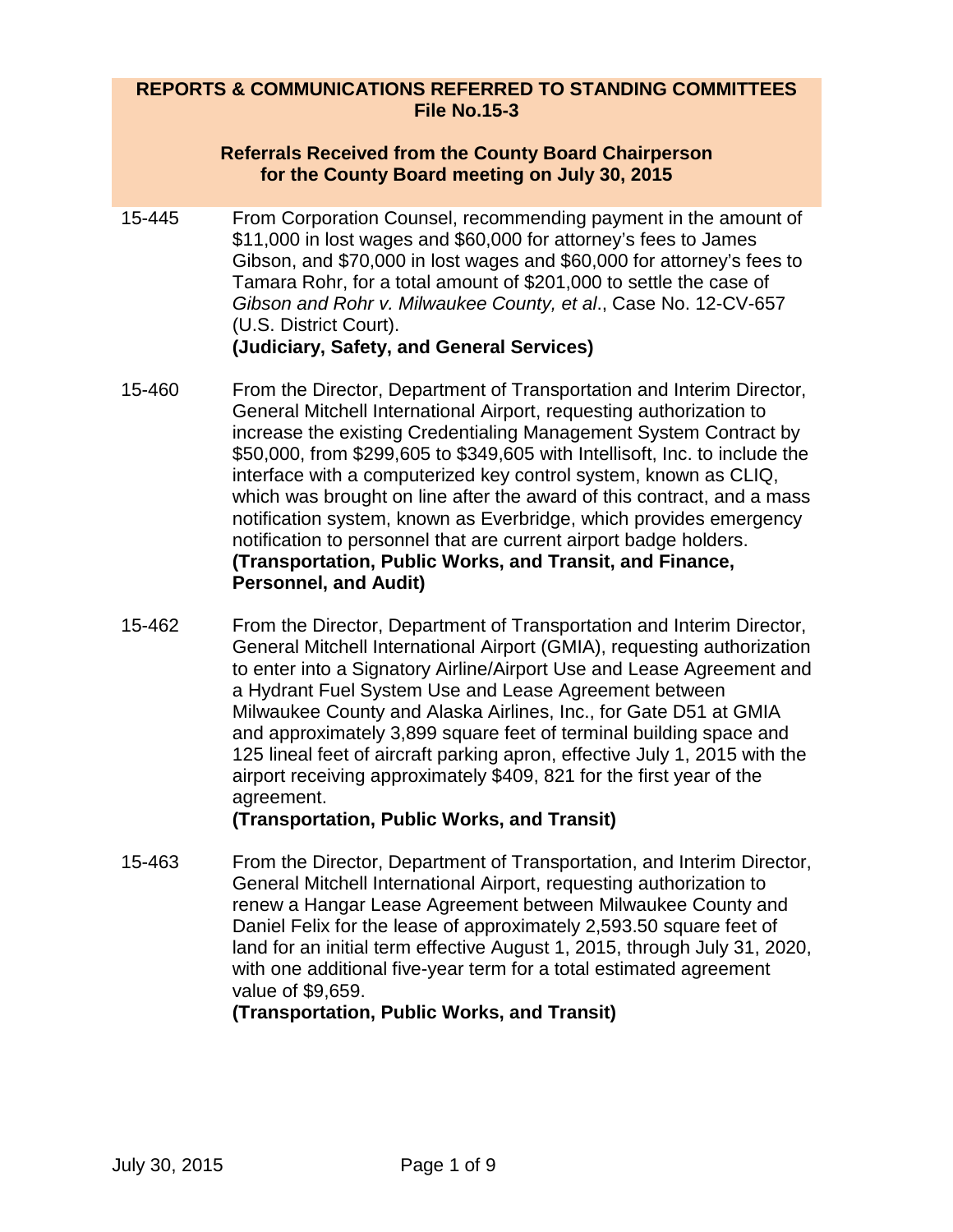- 15-467 From the Medical Examiner, requesting a waiver of Section 56.30(9) of the Milwaukee County Code of General Ordinances and retroactive authorization to execute a Professional Services Contract with Lake Country Pathologists, S.C. in the amount of \$18,750 for forensic laboratory oversight through May 31, 2015. **(Finance, Personnel, and Audit)**
- 15-468 From the Director, Department of Administrative Services, requesting approval of the required Milwaukee County Compliance Maintenance Annual Report for 2014 for Milwaukee County's wastewater collection system under Wisconsin Code NR 208. **(Transportation, Public Works, and Transit)**
- 15-474 From the Director, Architecture, Engineering, and Environmental Services Section, Facilities Management Division, Department of Administrative services, requesting authorization to execute a fee increase to an existing Professional Services Agreement with Leedy & Petzold Associates LLC, by \$85,373.74, from \$349,106.61 to \$434,480.35, to provide professional design services and construction administration for 2010 Adopted Capital Project WA096 – General Mitchell International Airport Parking Structure Relighting. **(Transportation, Public Works, and Transit, and Finance, Personnel, and Audit)**
- 15-478 From the Director, Milwaukee County Zoo, requesting authorization to enter into an Elephant Exhibit Design Project Agreement in the amount of \$800,000 with the Zoological Society of Milwaukee County for the development and design of a new Elephant Exhibit, Demonstration Area, and Holding Barn at the Milwaukee County Zoo. **(Parks, Energy, and Environment)**
- 15-479 From the Director, Milwaukee County Zoo, requesting authorization to review, approve, and record all documents required to grant an underground electrical service easement to Wisconsin Electric Power Company to relocate a high voltage electrical distribution line at the eastern side (bordering Highway 45) of the Zoo property in conjunction with the Zoo Interchange Renovation Project. **(Parks, Energy, and Environment)**
- 15-480 From the Director, Milwaukee County Zoo, requesting authorization to review, approve, and record all documents required to grant an underground electrical service easement to Wisconsin Electric Power Company to install a new underground high voltage electrical distribution line at the western side (along Highway 100) of the Zoo property in conjunction with the Zoo Interchange Renovation Project. **(Parks, Energy, and Environment)**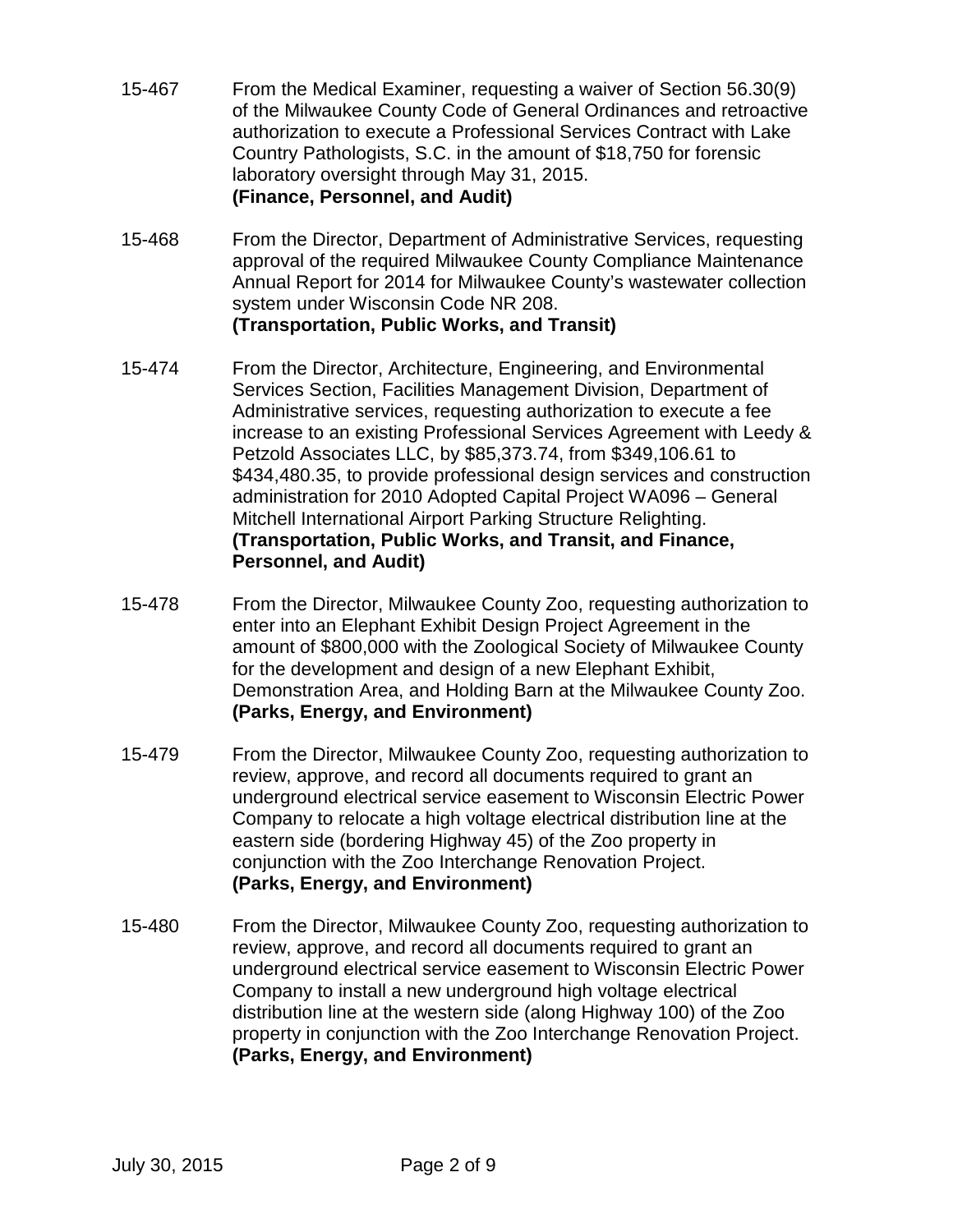15-484 **2015 Adopted Budget Amendment 1A015:** From the Chief Information Officer, Information Management Services Division, Department of Administrative Services, requesting approval of an administrative process by which County departments receive commodities, updated maintenance agreements, or software license renewals.

### **(Finance, Personnel, and Audit)**

- 15-488 From the Director, Office of Emergency Management, requesting authorization to abolish one Emergency Medical Services (EMS) Instructor (title code 00054820, pay range 18N) position and one Administrative Assistant Non-Represented Exempt (title code 00000040, pay range 06PM) position and to create one EMS Division Director (title code to be determined, pay range 37M) position in order to realign with significant national health care reforms. **(Finance, Personnel, and Audit, Department of Administrative Services, and Human Resources)**
- 15-490 From the Director, Office of Performance, Strategy, and Budget, Department of Administrative Services, requesting retroactive authorization to apply for and accept Edward Byrne Memorial Justice Assistance Grant funds for Federal Fiscal Year 2015. **(Judiciary, Safety, and General Services and Finance, Personnel, and Audit)**
- 15-492 From the Director, My Choice Family Care (MCFC), requesting an extension of the Temporary Assignment to a Higher Classification for Ms. Elizabeth Teske, allowing her to continue to serve as a Contract Services Coordinator within MCFC until October 3, 2015. **(Finance, Personnel, and Audit)**
- 15-496 From the Director, Office of Performance, Strategy, and Budget, Department of Administrative Services, submitting a 2015 Appropriation Transfer Packet for the July 2015 Cycle. **(Finance, Personnel, and Audit)**
- 15-498 From the Director, Department of Parks, Recreation, and Culture, providing a passive review informational report regarding a Development Agreement in the amount of \$209,450 with The University of Wisconsin Milwaukee Real Estate Foundation, Inc., for improvements to Henry Aaron Field in Lincoln Park. PASSIVE REVIEW CONTRACT **(Finance, Personnel, and Audit)**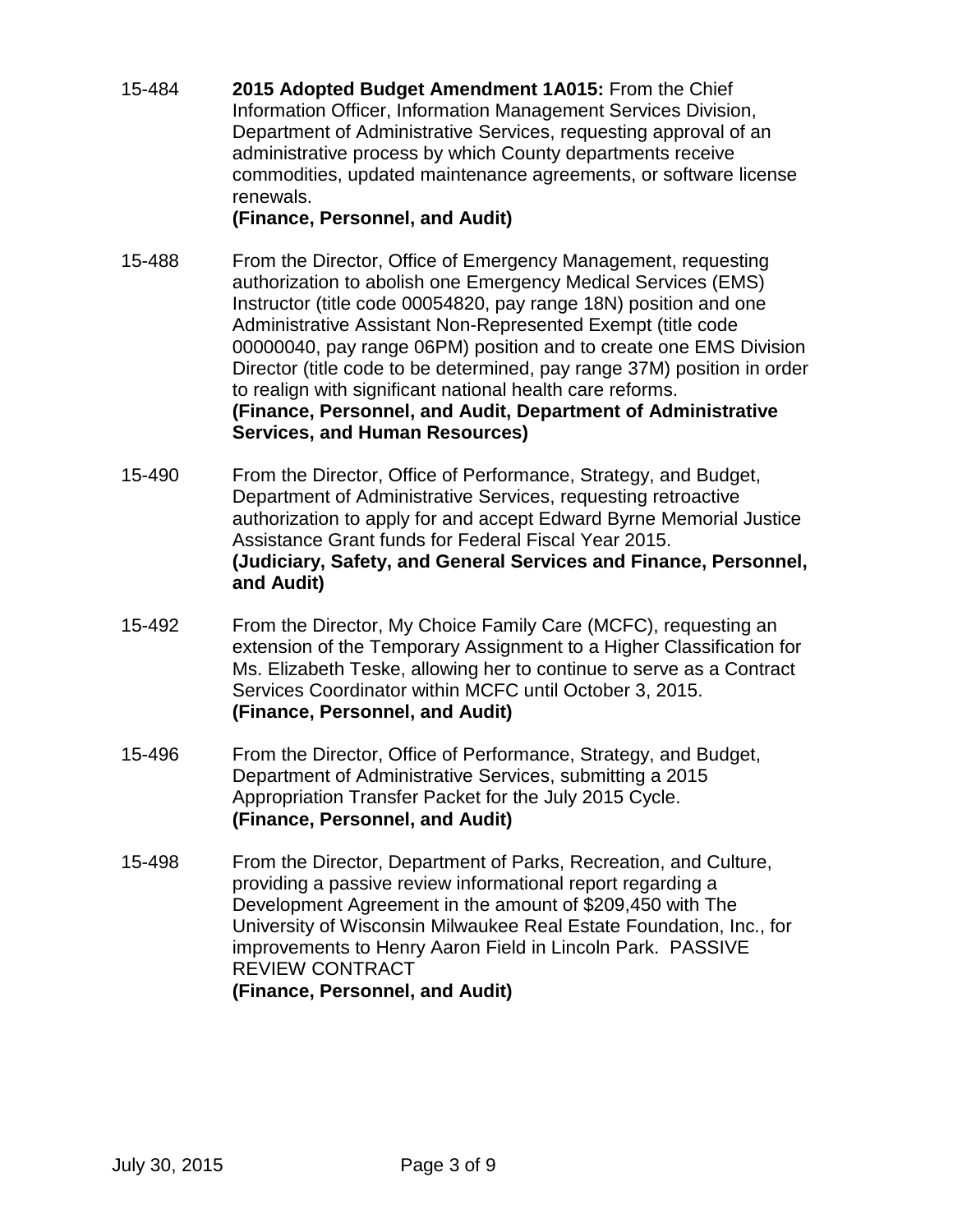15-500 From the Milwaukee County Comptroller, requesting authorization to reallocate unspent General Airport Revenue Bond (GARB) proceeds to Capital Project WA096 General Mitchell International Airport Parking Structure Relighting (\$3,948,428), Capital Project WA108 Heating, Ventilation, and Air Conditioning System (\$334,971), and to an escrow agent for the purpose of defeasing a portion of the GARB's (\$1,179,327).

#### **(Finance, Personnel, and Audit)**

15-501 From the Milwaukee County Comptroller, requesting an administrative appropriation transfer in the amount of \$1,480,000 from the Appropriation for Contingencies to increase expenditure authority by \$260,000 for Capital Project WO614 – Build Out Ten Sites to Digital and decrease the general obligation bonding for the project by \$1,220,000.

#### **(Finance, Personnel, and Audit)**

15-502 From the Milwaukee County Comptroller, requesting approval of publication of a notice to the electors, an additional initial authorizing resolution, and amendment of the parameters resolution issuing an increase not to exceed \$1,300,000, from \$4,220,000 to \$5,520,000, in General Obligation Corporate Purpose Bonds or Notes to provide additional financing for 2015 Adopted Capital Project WO517 – War Memorial Renovations.

### **(Finance, Personnel, and Audit)**

- 15-507 From the Director of Economic Development, Department of Administrative Services, requesting authorization to sell a tax deeded property for \$15,603.58 back to the previous owner located at 527 North 9<sup>th</sup> Street, Wauwatosa, Wisconsin, which includes the Milwaukee County standard administrative fee of \$5,000 per property. **(Economic and Community Development)**
- 15-508 From the Director of Economic Development, Department of Administrative Services, requesting authorization to accept an Offer to Purchase in the amount of \$320,000 for a County-owned, tax-deeded property, located at 8124 South Lakeview Drive, Franklin, Wisconsin. **(Economic and Community Development)**
- 15-509 From the Director of Economic Development, Department of Administrative Services, requesting authorization to amend the Option to Purchase 2711 West Wells Street, 2805 West Wells Street, and 763 North 28th Street, Milwaukee, Wisconsin, with Richard Wiegand, by reallocating \$800,000 to enter into a Grant Agreement with the Near West Side Partners, Inc. (NWSP) to establish an Economic Development Fund, in which dollar-for-dollar matching funds would be provided by NWSP to be used to further promote neighborhood revitalization.

## **(Economic and Community Development)**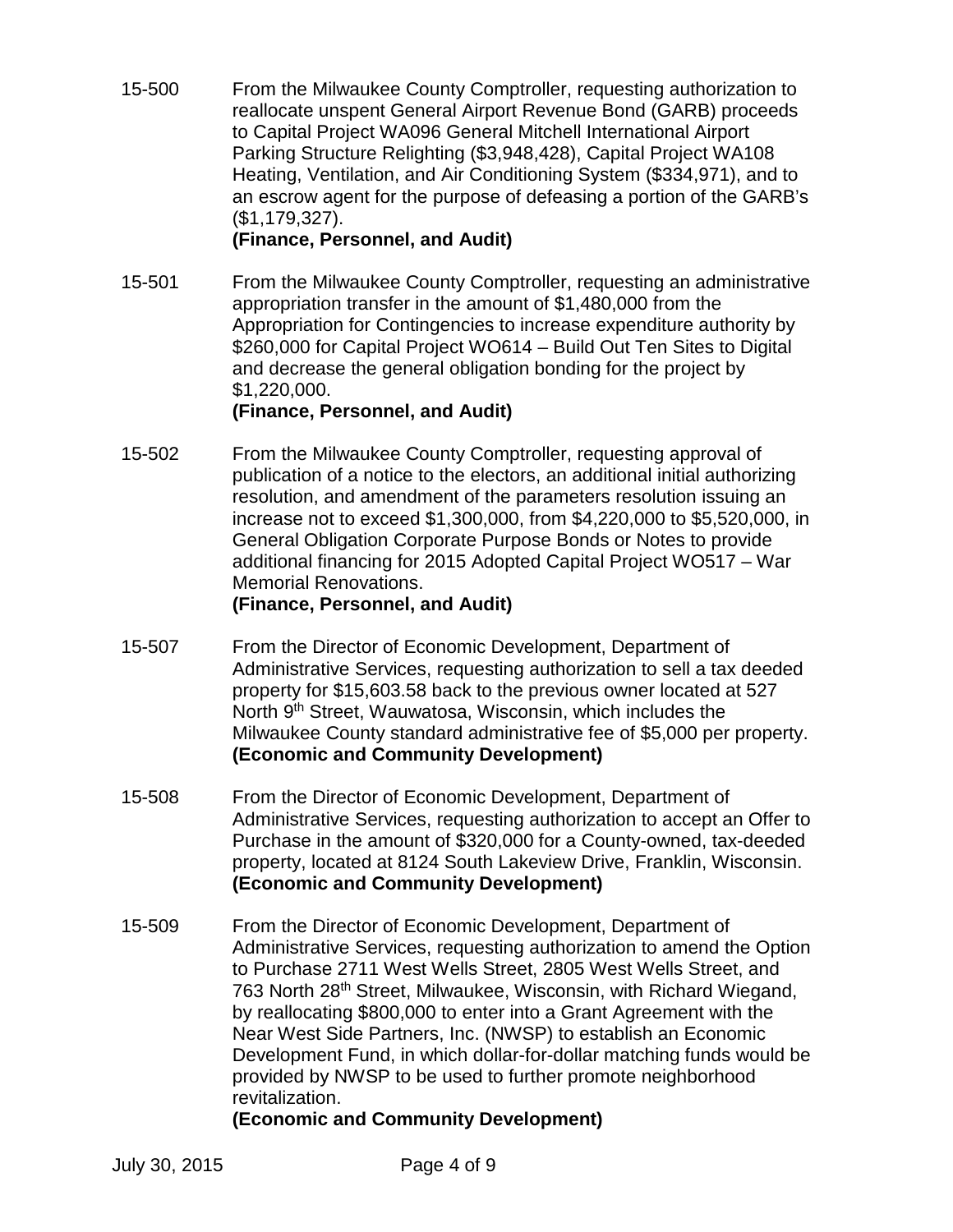- 15-513 From the County Executive, appointing Mr. Kurt Glaisner to the Milwaukee County Federated Library System Board of Trustees, for a term expiring December 31, 2017. **(Parks, Energy, and Environment)**
- 15-528 From the Director, Department of Health and Human Services, providing a report on the rescoring of the Energy Assistance applications as requested by the Administrative Determination Review Committee meeting held on June 30, 2015. **(Finance, Personnel, and Audit)**
- 15-529 From the Director of Audits, Office of the Comptroller, and Corporation Counsel, providing an informational report regarding the application of the Minimum Wage Ordinance to the MidAmerican housekeeping contract. **BY THE COMMITTEE RESOLUTION (Finance, Personnel, and Audit)**
- 15-534 From the County Board Chairwoman, appointing Ms. Laurie Muench to the Milwaukee County Parks Advisory Commission, for a term expiring August 1, 2016. **(Parks, Energy, and Environment)**
- 15-537 From the Clerk of Circuit Court, requesting authorization to enter into a Debt Collection Agreement with the Wisconsin Department of Revenue for collection of debts under the State Debt Collection Program. **(Finance, Personnel, and Audit)**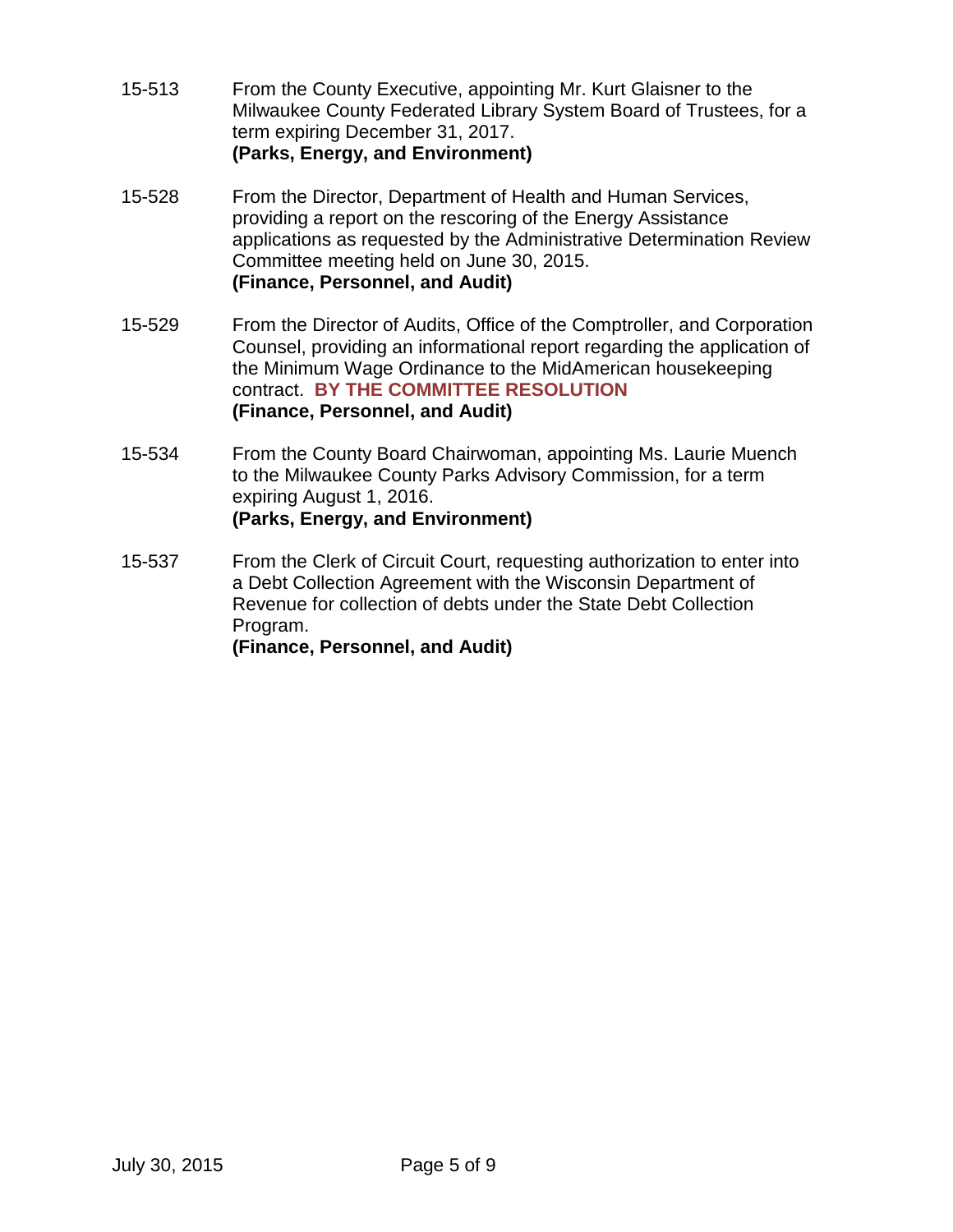# **REPORTS & COMMUNICATIONS Referrals Received from the County Board Chairperson and Placed on File on July 30, 2015** 15-437 From the Director of Economic Development, Department of Administrative Services, providing an informational report on the utilization of Transform Milwaukee Jobs participants for Milwaukee County's deferred maintenance needs. **(Economic and Community Development)** 15-470 From the Director, Department of Health and Human Services, providing an informational report on the implementation of Electronic Fund Transfers for the Housing Division**. (Economic and Community Development)** 15-473 From the Director of Benefits and Human Resources Metrics, Department of Human Resources, providing an informational report on a diversity analysis of employee and applicant demographics. **(Transportation, Public Works, and Transit, and Finance, Personnel, and Audit)** 15-475 From the Director, Facilities Management Division, Department of Administrative Services, providing an informational report on the 2015-2016 Budget Years Management Strategy Regarding the Consolidated Facilities Plan. **(Transportation, Public Works, and Transit)** 15-487 From the Director of Audits, Office of the Comptroller, providing an informational report regarding Baker Tilly's assessment of Milwaukee County's Risk Management Program. **(Finance, Personnel, and Audit)** 15-505 From the Director of Economic Development, Department of Administrative Services, providing an informational report related to new information included in the Comprehensive Economic Development Strategy for Southeastern Wisconsin. **(Economic and Community Development)** 15-506 From the Director of Economic Development, Department of

Administrative Services, providing an informational update on the Southeastern Wisconsin Regional Planning Commission Economic Development Planning History. **(Economic and Community Development)**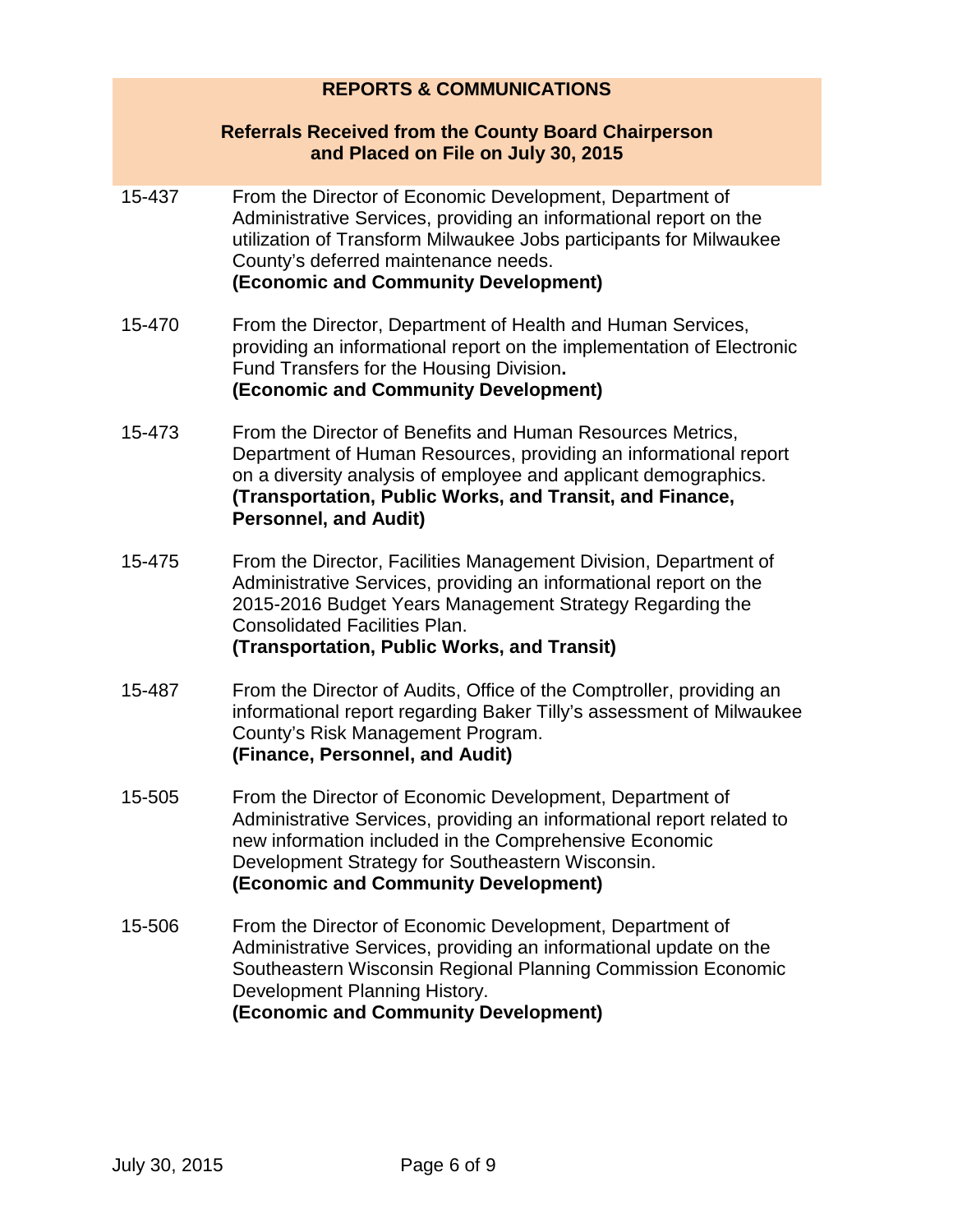15-510 From the Executive Director, Milwaukee Kickers Soccer Club (MKSC), providing a verbal update on performance outcomes regarding outreach to underserved areas within Milwaukee County as required by the Fourth Amendment to the Lease between Milwaukee County and the MKSC.

#### **(Parks, Energy, and Environment, and Finance, Personnel, and Audit)**

15-512 From the Director, Office of Performance, Strategy, and Budget, Department of Administrative Services, providing a due diligence informational report regarding a Development Agreement in the amount of \$209,450 with The University of Wisconsin Milwaukee Real Estate Foundation, Inc., for improvements to Henry Aaron Field in Lincoln Park.

#### **(Parks, Energy, and Environment, and Finance, Personnel, and Audit)**

- 15-514 An informational report from Corporation Counsel providing legal analysis of proposed statutory changes affecting the powers of the Milwaukee County Board of Supervisors and the County Executive. **(Judiciary, Safety, and General Services)**
- 15-528 From the Director, Department of Health and Human Services, providing a report on the rescoring of the Energy Assistance applications as requested by the Administrative Determination Review Committee meeting held on June 30, 2015**. (Finance, Personnel, and Audit)**
- 15-535 From the Milwaukee County Comptroller, submitting an informational report providing an update on the 2015 Year-End Fiscal Projection for Milwaukee County (May 2015). **(Finance, Personnel, and Audit)**
- 15-536 An informational report from the Director, Department of Parks, Recreation, and Culture, regarding a Development Agreement in the amount of \$209,450 with The University of Wisconsin Milwaukee Real Estate Foundation, Inc., for improvements to Henry Aaron Field in Lincoln Park. **(Parks, Energy, and Environment)**

July 30, 2015 Page 7 of 9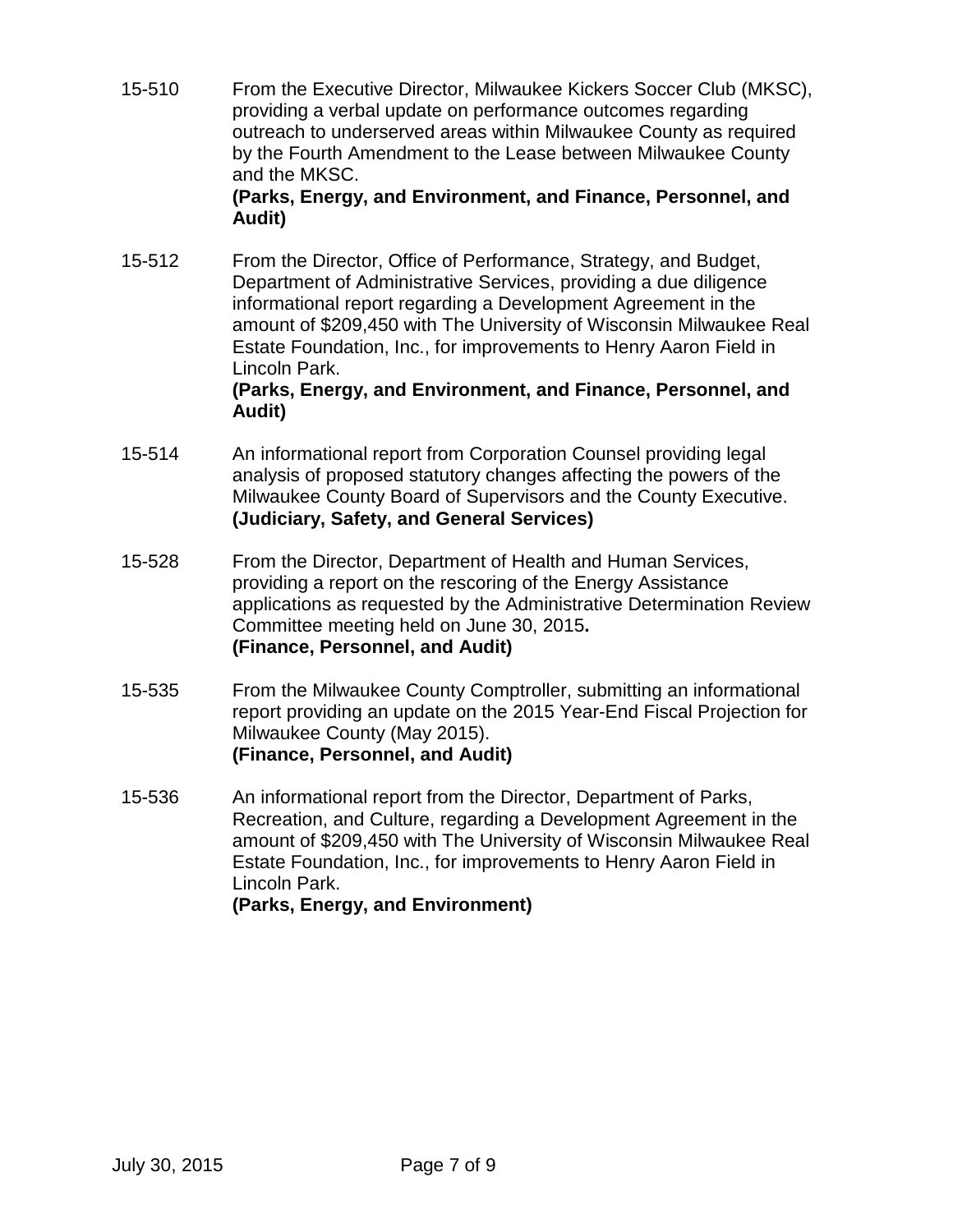15-540 From the Milwaukee County Treasurer, providing an informational report regarding Milwaukee County Delinquent Property Tax Collection. **(Finance, Personnel, and Audit)**